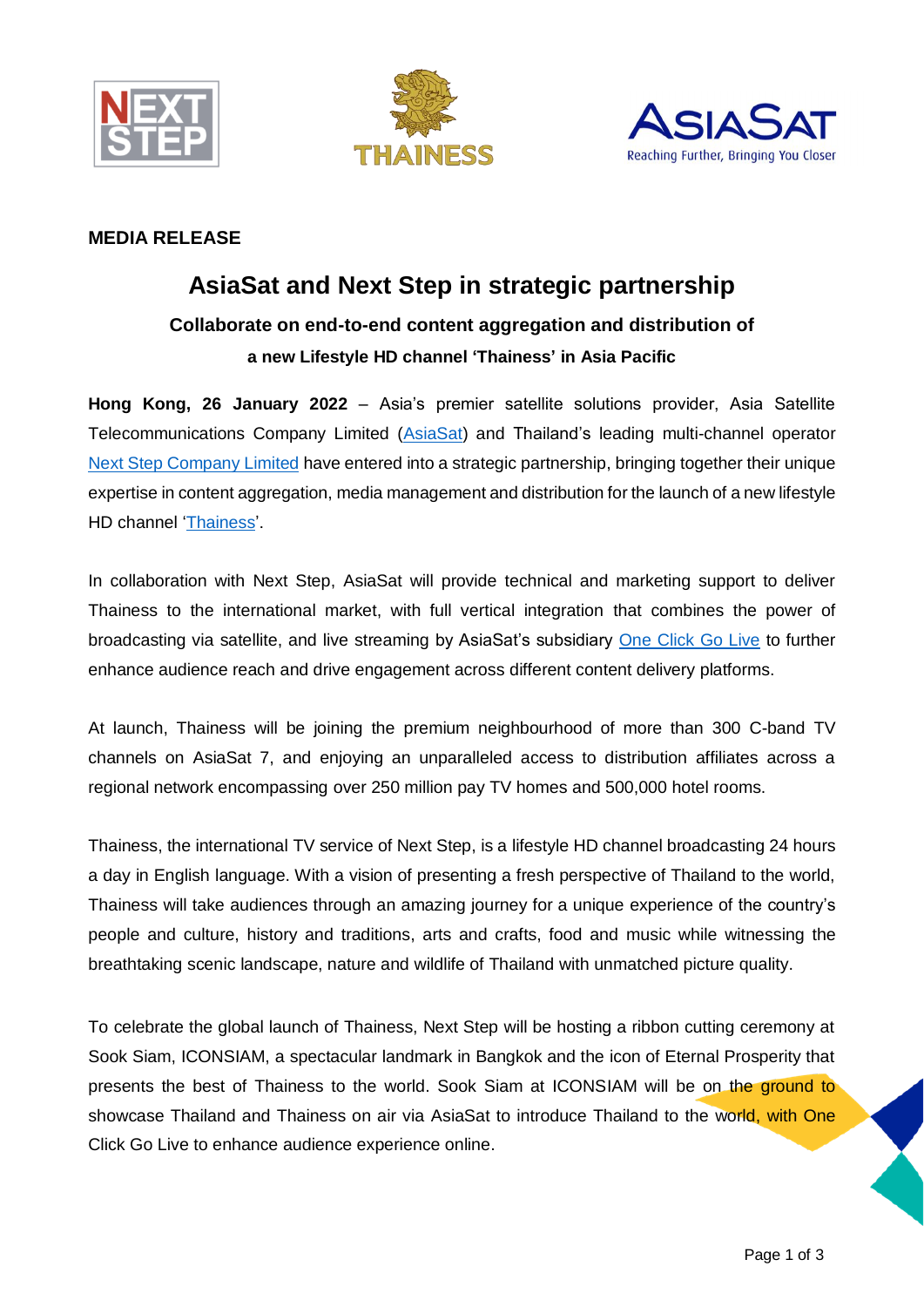





"Thainess is our next major move to expand the soft power from Thailand to the world. This is in line with the country's strategy to use Thai culture, Thai food and Thai hospitality to create a good perception of Thailand to global citizens. Following the success of our national television service, we are excited to launch our global channel Thainess on AsiaSat 7 to introduce the uniqueness of Thailand to a much wider audience," said Amornphat Chomrat, Managing Director of Next Step.

"We are delighted to enter into this long-term collaboration with Next Step to support their strategic development in making Thainess the best representation of Thailand in the Asia-Pacific and beyond. We thank Next Step for choosing AsiaSat as their exclusive media service partner for the global launch of Thainess by leveraging one of our most watched satellite TV platforms AsiaSat 7 and our expertise in media management and content distribution to present Thainess – the unique Thai culture and value to the world," said Ina Lui, Senior Vice President, Commercial, Business Development & Strategy of AsiaSat.

# # #

#### *About AsiaSat*

Asia Satellite Telecommunications Company Limited (AsiaSat) offers reliable satellite connectivity, media and data solutions to customers in the broadcast and telecom sectors through its core fleet of five in-orbit satellites – AsiaSat 5, AsiaSat 6, AsiaSat 7, AsiaSat 8 and AsiaSat 9, and teleport infrastructure. From content distribution to headends, telcos, DTH, DTT platforms; Occasional Use; to One Click Go Live streaming service; IP-based, hybrid OTT service; hosting services, cutting edge VSAT solutions serving aviation, maritime, mobile backhaul, AsiaSat helps bridge the digital divide, aiming to be the foremost satellite solutions provider and an instinctive partner of choice in the Asia-Pacific. For more information, please visit [www.asiasat.com](https://www.asiasat.com/) [| LinkedIn](https://www.linkedin.com/company/asiasat) | [Facebook](https://www.facebook.com/asiasat1988) | [Twitter](https://twitter.com/AsiaSat) [| Youtube](https://www.youtube.com/user/asiasatellite) | [Mobile App](http://www.asiasat.com/modules/contrib/send_push/redirect.html)

### *About Next Step & Thainess*

Next Step is an innovative media and content company in Thailand, aiming to use knowledge to help improve the well-being of Thai people through media. In addition to its DTH television service Good TV, Next Step launches Thainess, a global satellite channel to let people around the world know more about Thailand.

Thainess is the world-class Thai lifestyle HD channel in English language, 24 hours on AsiaSat 7 to showcase the uniqueness of Thailand to the world. This is the accumulation of time, to collect the content, committed to producing the best lifestyle from Thailand, and to create awareness, good values and positive image of Thai Soft Power that help to promote a good image to Thailand.

Thainess channel presents the Thai identity in the format of lifestyle. The audience will go on a journey to meet the people, culture, traditions, Thai food, and see the beautiful nature of Thailand, including Thai entertainment, Thai pop music, and live festivals with different selling points, like no one else. This will bring the pride of Thai people and the nation to the eyes of the world, for people to know more about Thailand in different point of view. For more information, please visit [www.nextstep.tv;](http://www.nextstep.tv/) [www.thainesstv.com](http://www.thainesstv.com/profile)

[Click](https://youtu.be/CfOk7CXLhbA) to view Thainess Promo Video